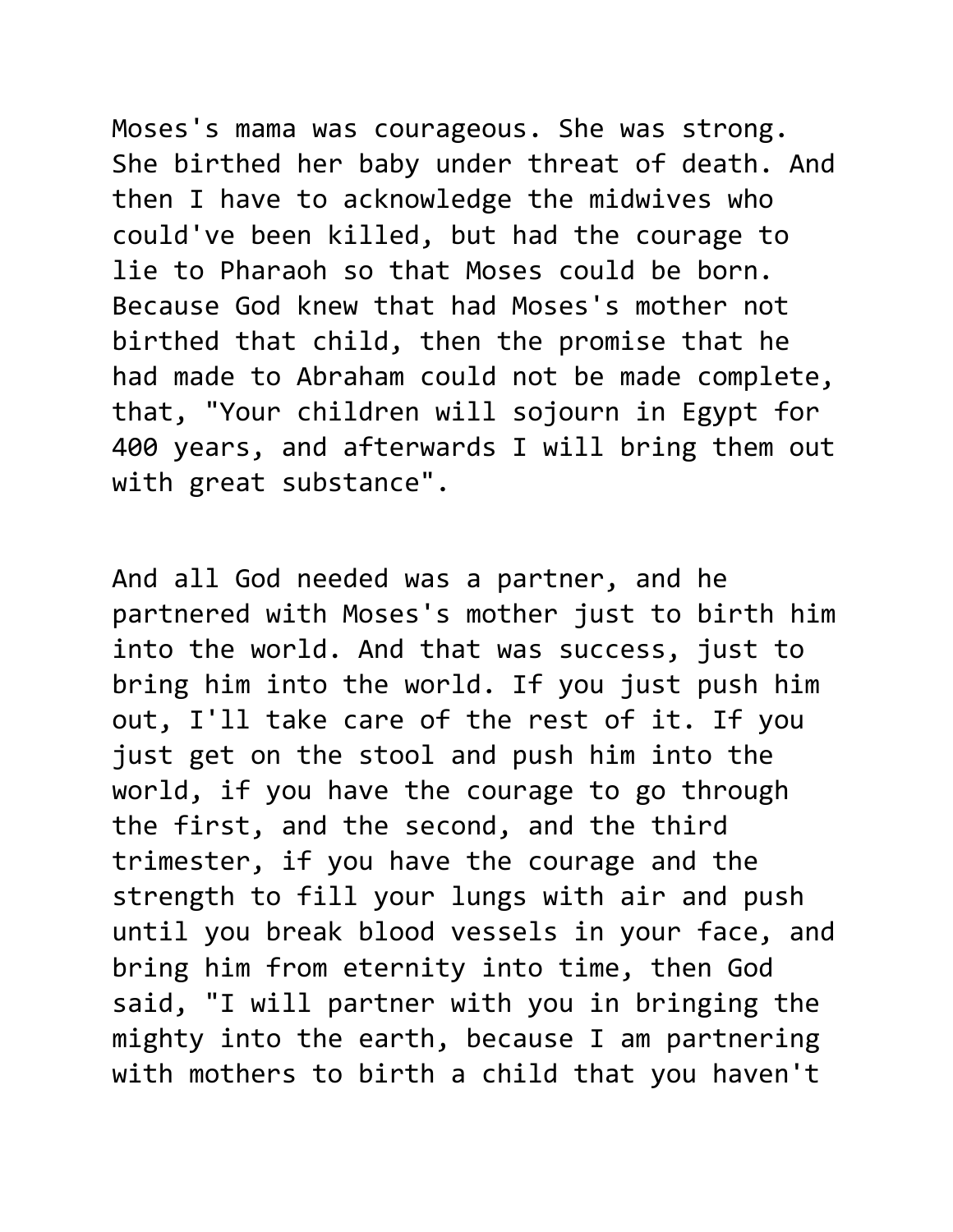even met yet, and you don't even know what it's gonna be".

And only time will tell what the child will be, because Moses's mother had no idea that she was delivering the baby that would deliver her. But sometime it be's like that. And you have to have the courage to wait and see, and do like the Bible says, "Judge nothing before its time", because sometimes the child who gave you the most trouble will end up being the greatest blessing. Sometime the child who got on your nerves, and broke your heart, and made you take off work to go down to the school and break up the fights, and made you go down to the corner and defend him on the corner as if you were one of the kids, that's the very child that turns around and takes care of you in your old age, and makes sure that everything's all right for you. You may be delivering somebody that ends up delivering you. Are you hearing what I'm saying to you?

And then there is this decision that she made. She had the courage to recognize that she had done all she could, and she knew when to let Moses go. That takes a lot of courage, to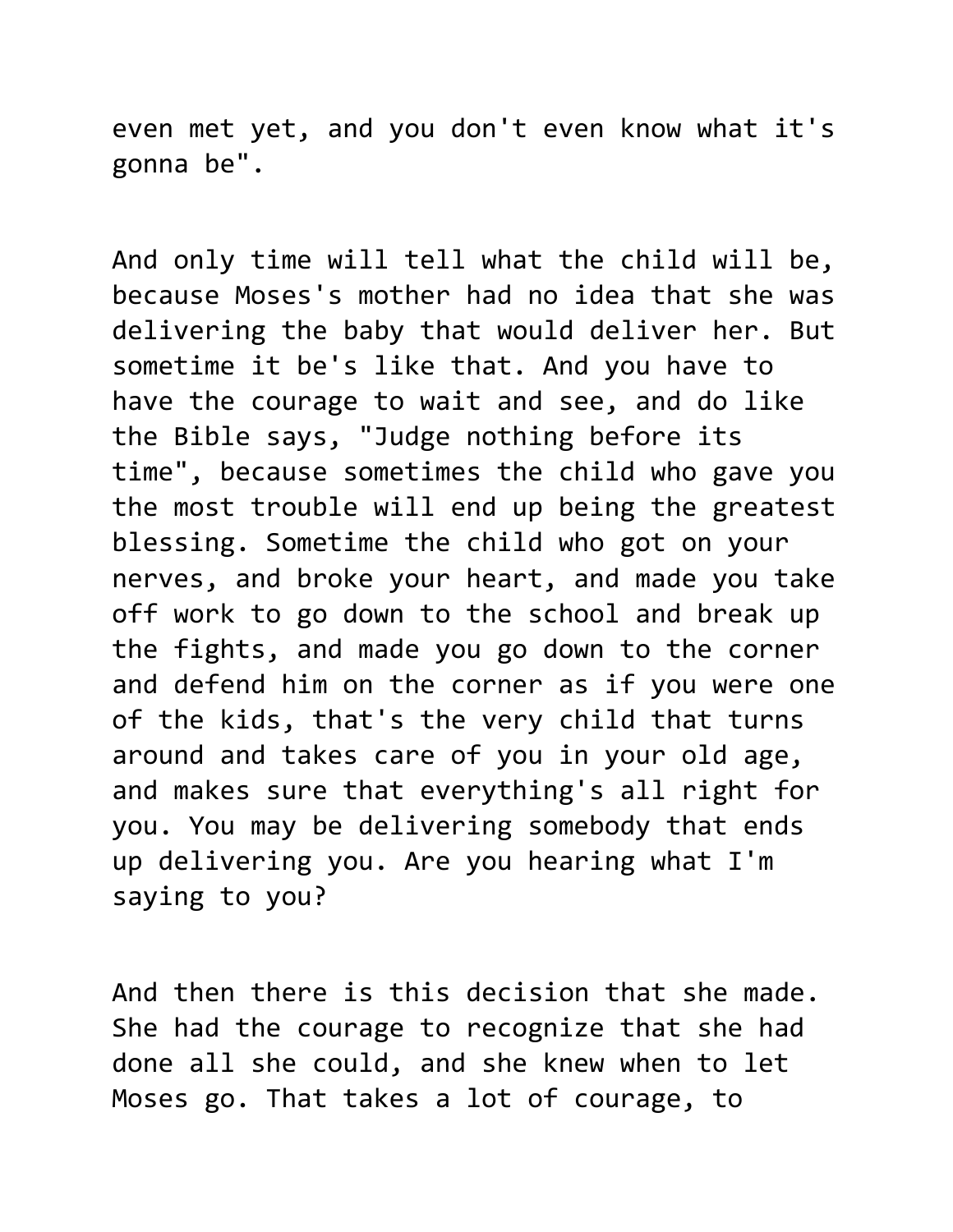recognize your own limitations, to know that you're a part of the plan, but you're not the whole plan, and you're not the end all, be all of the child's life. And you have to turn 'em over to God and say, "I turn you over to the hands of God. I started it, Lord. You finish it". She released her children over to the Lord. And the baby floated down the Nile without his mother, and his sister running alongside tryin' to watch to see if he was safe swimming amongst snakes and gators. And that is so much life.

Life is about surviving the circumstances you have to float in. I'm gonna say that again. Life is about surviving the circumstances you have to float in, to have enough ark around you to position you so that you can swim through gators and not be bit, and survive all the vipers that could destroy you. Eventually mama has done all she can do. She has to turn you over to God. And you must realize, in this turning Moses over to God, she ends up in a situation where Pharaoh's daughter happened to be bathing. Look at this pass off from this mother to this mentor. You see, Moses's mother could not mentor him for his future, because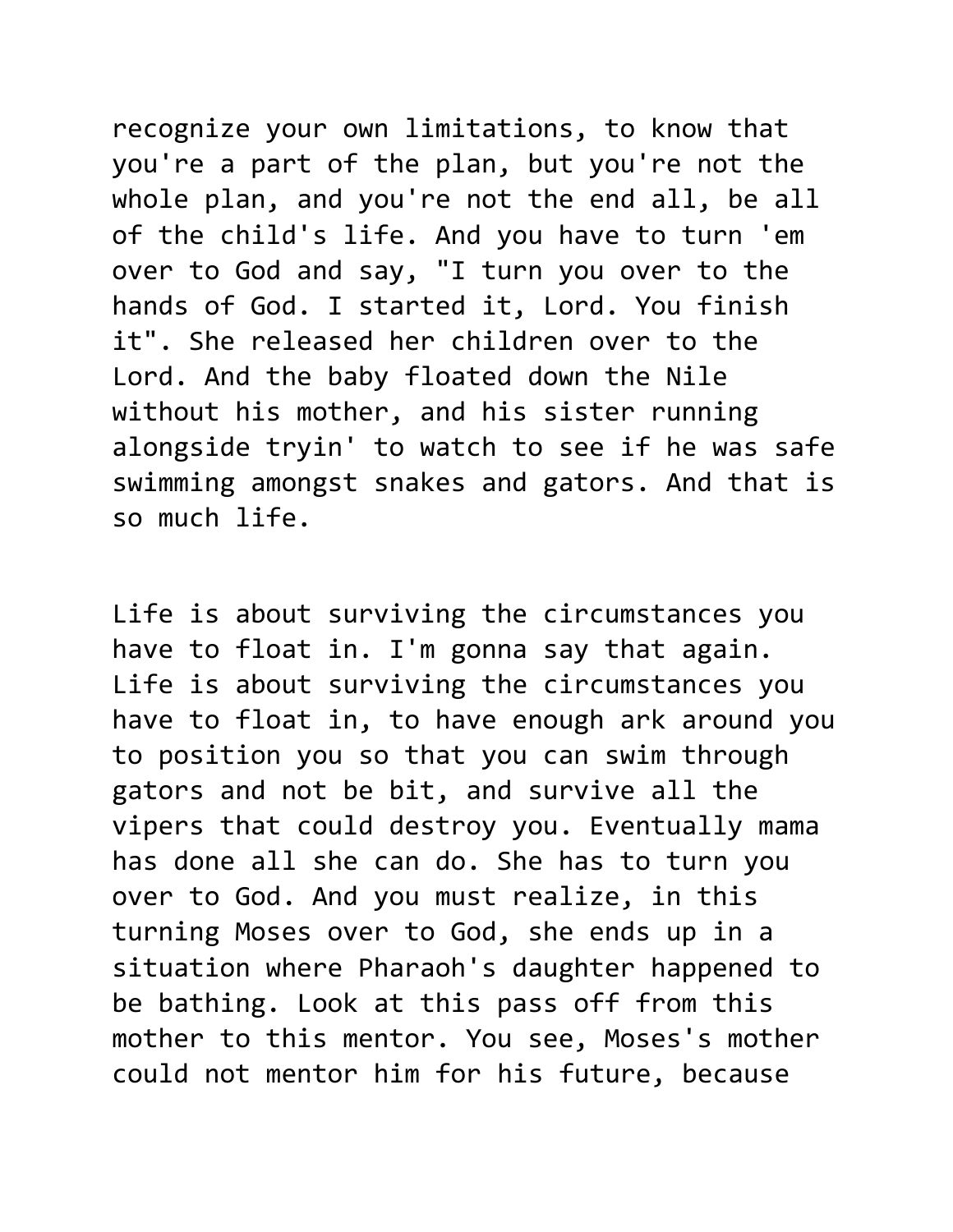Moses's mother was a slave. And she could not mentor him to be a deliverer because she was bound herself.

So there had to be a trade off from the mother to the mentor. And so when the Bible says that Pharaoh's daughter happened to come down to the river to bathe, it is a transition. And I want to say to every mother, you gotta know when to quit. You gotta know when to back up, and take your hands off a situation, and turn the child over to God. You gotta know when enough is enough. You gotta know when to shut your mouth, and hold your peace, and let God finish the work that you began; that you don't hold the whole mystery of who your child is, that you don't always know who they ought to marry, and that you're not always right about where they ought to move. And sometimes the wisest thing a good mother can do is to turn them over to God.

I just want to talk to you this morning. I don't care if you don't shout and I don't care if you don't run the aisles or anything like that because this is so important. Because we are losing good families, and good mamas, and good grandmamas. It used to be that Grandma's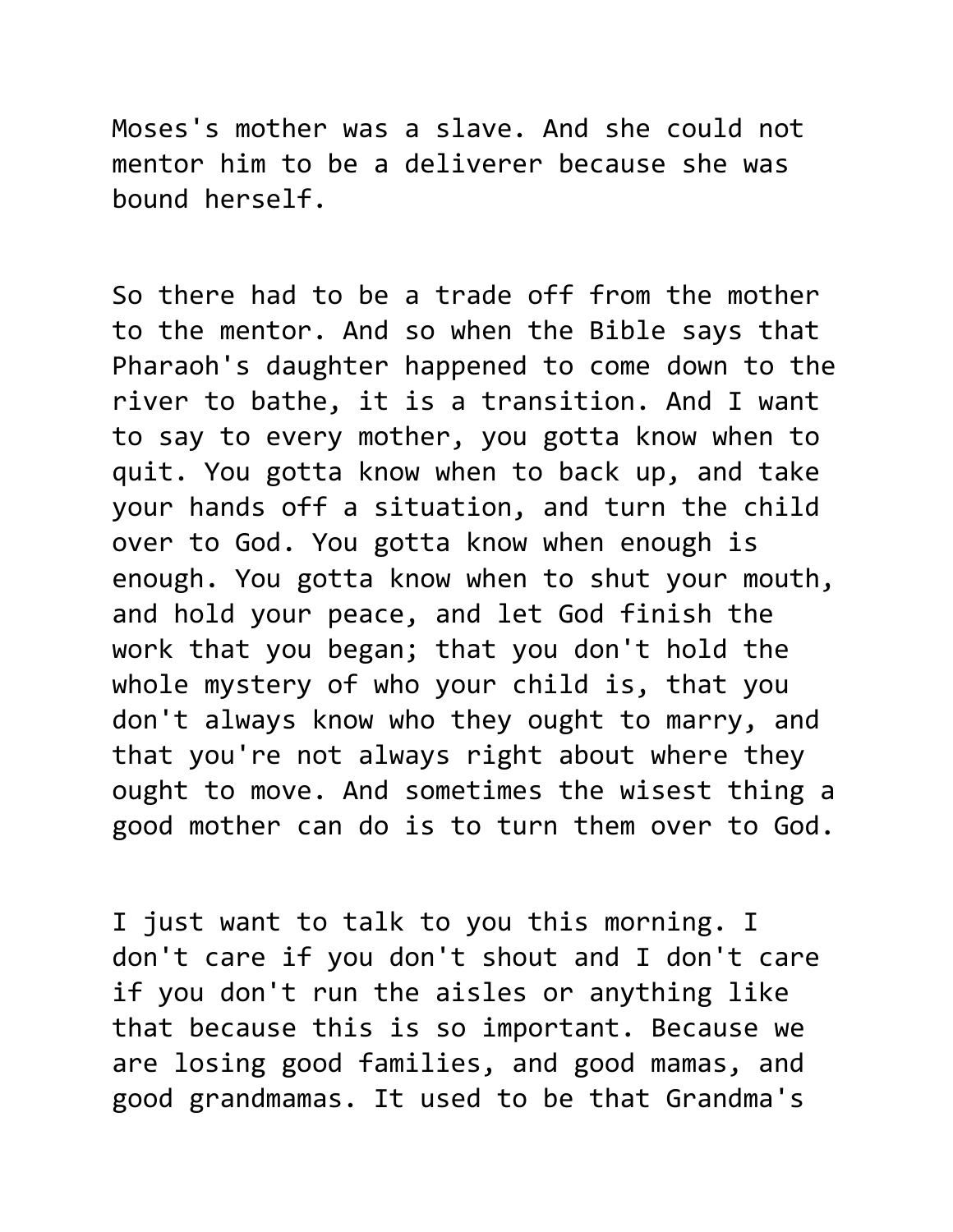wisdom held the house together. It was Madea and Big Mama that told you, "Go on back to that man. He's a good man". And we're losing that in our community and now Big Mama and Grandmama got Alzheimer's. And wisdom has left the house 'cause Granny so busy being sexy, she don't have time. Of course, you gotta understand that Granny today is only 42. And so a lot of our sons are in jail and our daughters are in trouble for the lack of Mama, and Big Mama, and Grandmama. I mean, them tough Madea-type grandmamas who would come down and embarrass you in front of everybody and whip your behind all the way back to the house until you sittin'.

Y'all not gonna talk back to me. Y'all act like y'all don't know nothin' about what I'm talking about. If we survive all of our history, and all of our ancestry, and all of our struggles, and all of our troubles, ain't no way you're going to tell me sitting up there with your Apple phone that times are worse today than they were back then. If grandma made it makin' hot water cornbread... y'all don't hear me. If grandma made it with no refrigerator, an ice house in the back, if grandma made with a wood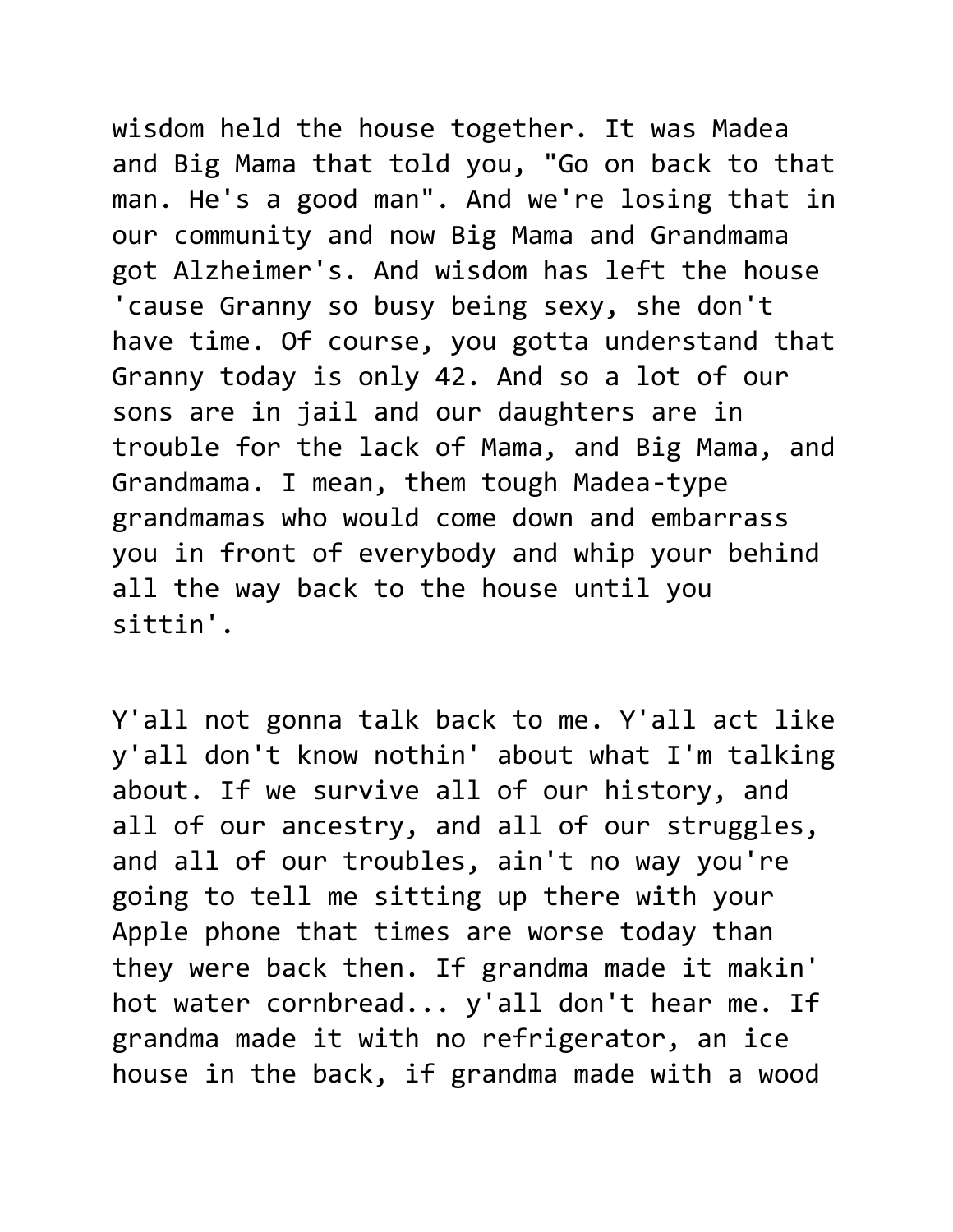stove on the back porch, fryin' chicken in a black kettle, if grandma made it, surely you can make it with a microwave, and a dishwasher if grandma made it. To really produce greatness, you can't do it by yourself. It has been said, the African adage, "It takes a village to raise a child".

To raise Moses for what he was going to be, he needed more than a slave mama. He needed a princess mentor so that he would walk with his head up and back straight, so that he would have enough defiance to be able to go before pharaohs and kings and be exposed to things that slaves would never be exposed to. Some of you didn't get everything that you needed from your momma, but God sent a mentor that walked along beside you, and filled in the blanks, and made up the difference. And for you, mother's day is mentor's day because where somebody else left off, somebody else picked you up, and finished you off, and polished you up, and dusted you off.

And Moses's mother passed the torch to Moses's mentor, and she was the gateway into the palace. She was the gateway into education. She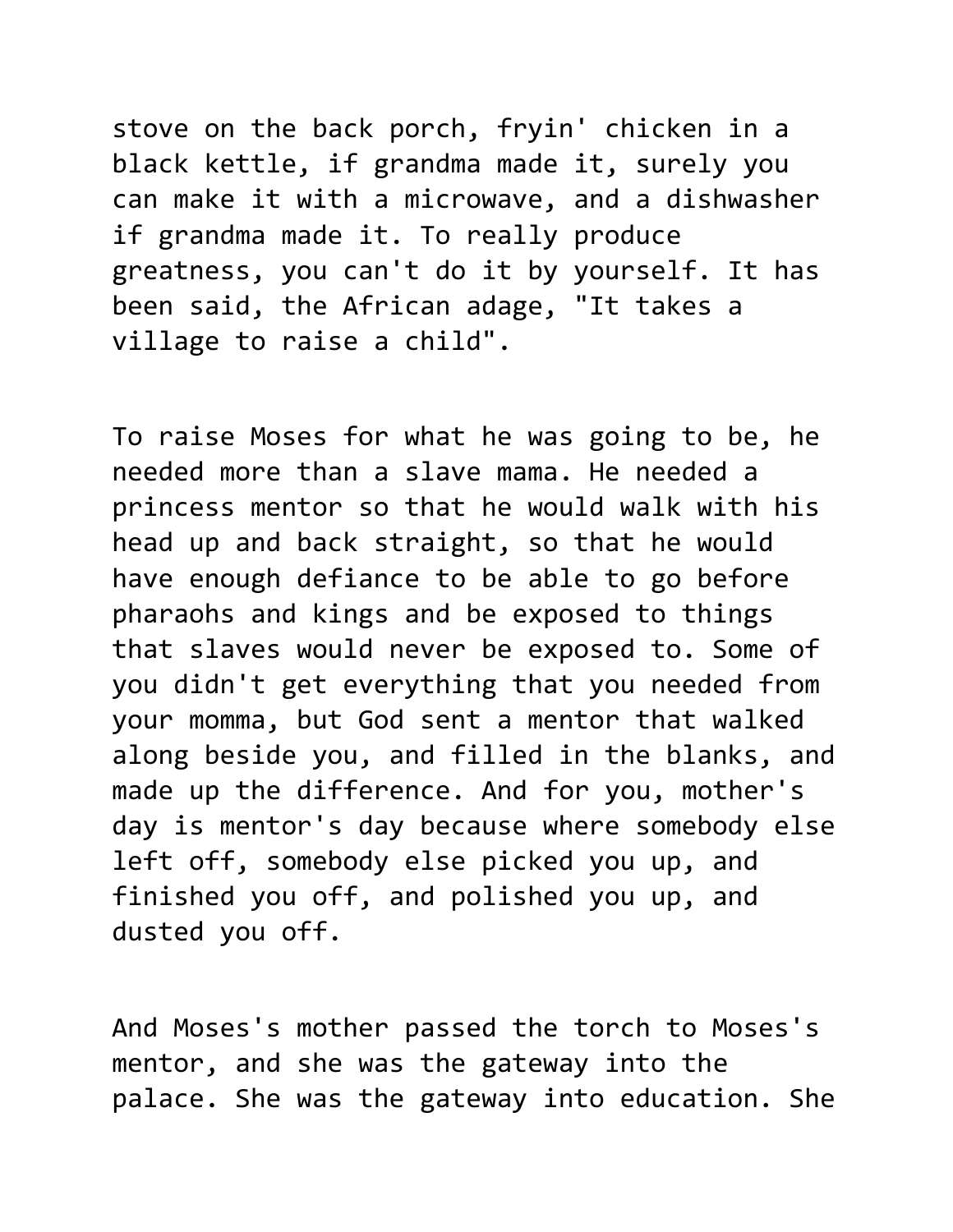was a gateway into opportunities. She was the gateway into perseverance. She was the gateway into class, and dignity, and notoriety. She was the gateway into defiance and the right to have an opinion. And so what the devil meant for evil, God made it good. It was good that Moses didn't get what other people got because Moses wasn't gonna be what other people were. God puts you in the situation that you needed to be in to make you tough in the areas that you need to be tough so that you can stand up against life.

So stop feeling sorry for yourself over what mama didn't give ya, because mama couldn't give you what she didn't have. So thank god for the mentors that decided to go bathing while you were crying in your despair, and picked you up, and exposed you to a world you would have never gotten in any other way. And to God be the glory, 'cause it's all good and it's all God. I said it's all good and it's all God. I said it's all good and it's all God. You have to make peace with your story. You can't spend the rest of your life mad about something you can't do nothin' about. It's all good. It's all God.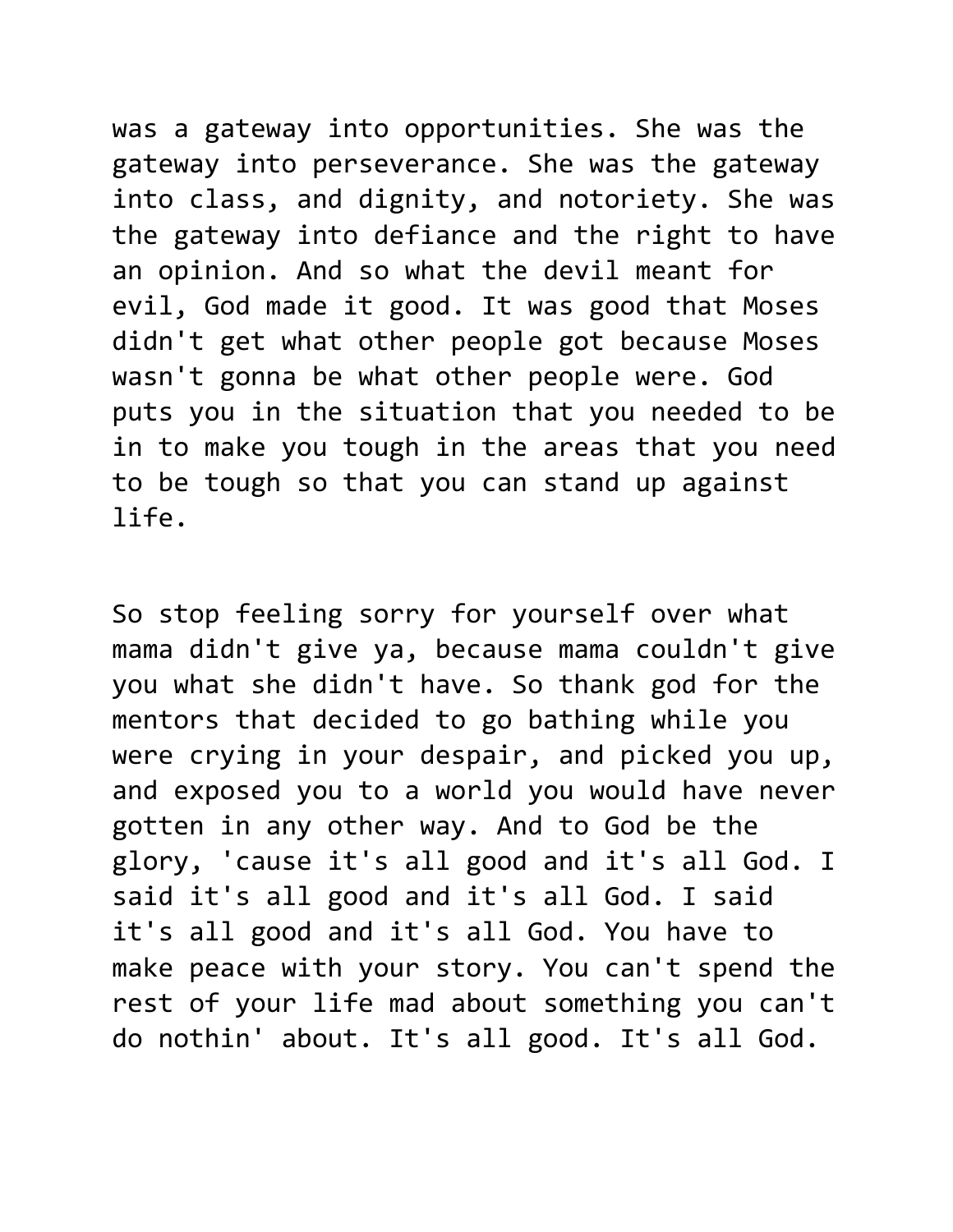It's all good. It's all God. It's all good. It's all God.

And Moses, his mama, his mentor, and then he has a moment. As a grown man, he has a moment, a moment of conflict and discomfort. And that's why I'm concerned, because we run from conflict and discomfort, but those are the defining moments of our lives. When you have a moment, it's never a comfortable moment. It's a moment where you're conflicted, and you're darned if you do and you're darned if you don't, and should I say somethin' or should I not say somethin', should I go in or should I go... defining moments raise you.

Moses looks out a window and he sees an Egyptian beating a Hebrew slave, and it was the moment. It was the moment. Anybody else would've looked out that window and paid it no attention at all, but Moses all of his life had been groomed for the conflict of this moment. Moses didn't see this the way other people saw it because of his background. And I'm telling you, it's not just your mama that raises you. It's not just your mentors that raise you. It's also your moments. Good God. There is a moment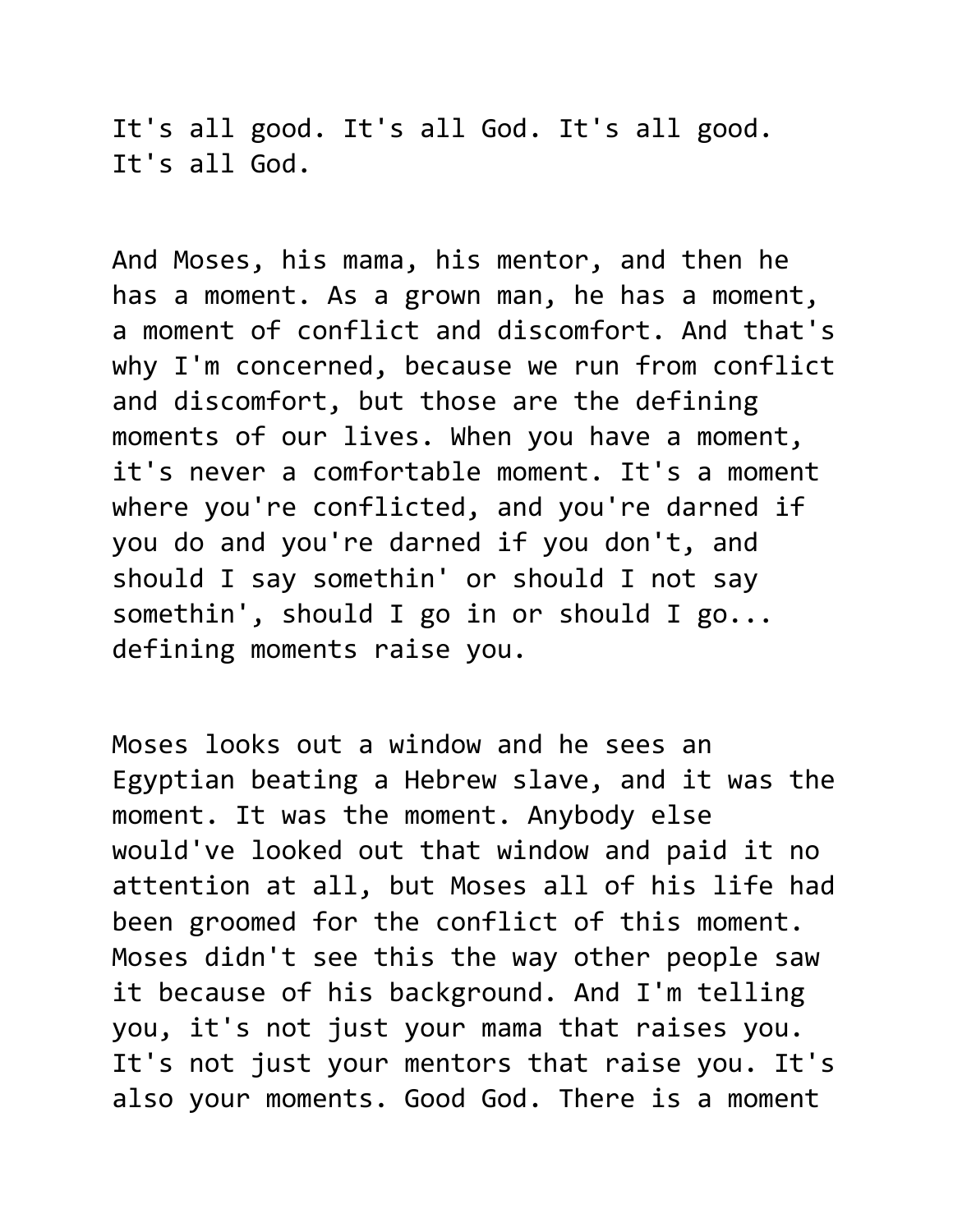that comes up in your life that you find out who you are, that you find out why you're here, that you find out what you're called to do. There is a moment that raises you. There's a moment where you stand up like a full grown man. There's a moment that you stand up like a grown woman and say, "I'm a grown woman". Oh, y'all don't hear what I'm talkin' about. There's a moment that you have an awakening and intensity and you say, "Wait a minute, I'm better than this".

And so it's not enough to have mamas and it's not enough to have mentors. If you don't have the wisdom to recognize your moment, your moment defines you. Your moment defines you. Often in chaos, and often in conflict, and often in discomfort, and often in scandalous moments, those moments, how you deal with that moment will determine who you are. I have seen moments in my life and I know you have too, that something stood up inside of you that you didn't even know you had. Have you ever had a moment that drew something out of you that was hidden down inside of you? And you didn't even know you could talk like that, you didn't know you could write like that, you didn't even know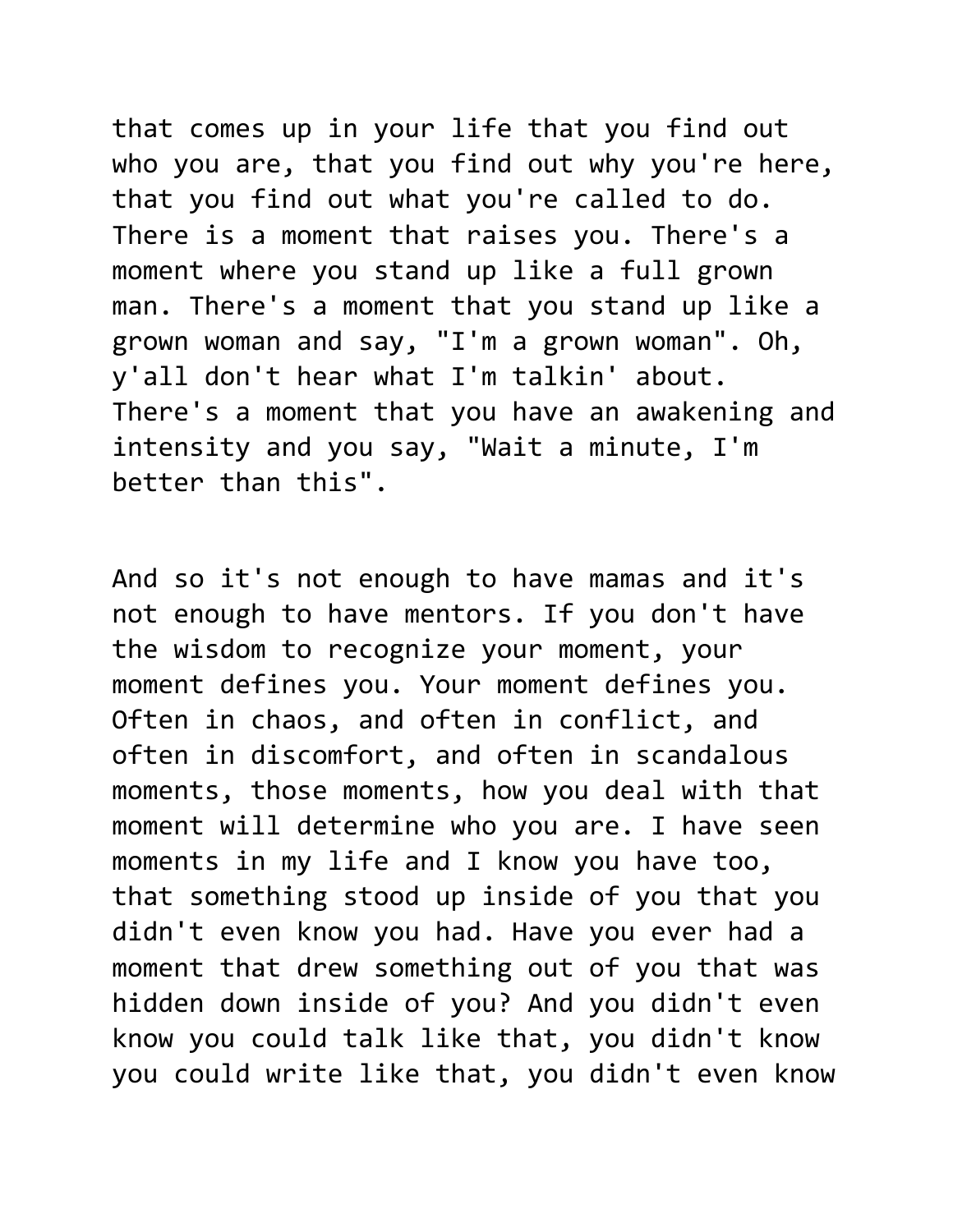that that was down inside of you, but in that moment...

Oh, I wanna praise him for the moments. The moments, those bar mitzvahs, those moments where a man stands up in you. You're not a man 'cause you got hair on your chest. You're not a man 'cause you can make a baby. And you're not a woman because you got a shape and a figure and everybody wants to get with you. You won't be a woman until you get in a moment and you say, "Wait a minute. Wait one minute here". And you have an awakening, an epiphany as to what really matters down in your life. So while we recognize mothers and we recognise mentors, I want you to recognize those moments in your life, moments that define you.

My mother was dying. She had Alzheimer's, and she said, "Whatever he says, do". You do that. And the brevity, the gravity of her trust in me did not allow me to punk out of a decision. And like a full grown man, sometimes you gotta stand up and deal with whatever you got to deal with. And you can cry later, but in that moment, you gotta stand up like a grown man and a grown woman and handle your business. You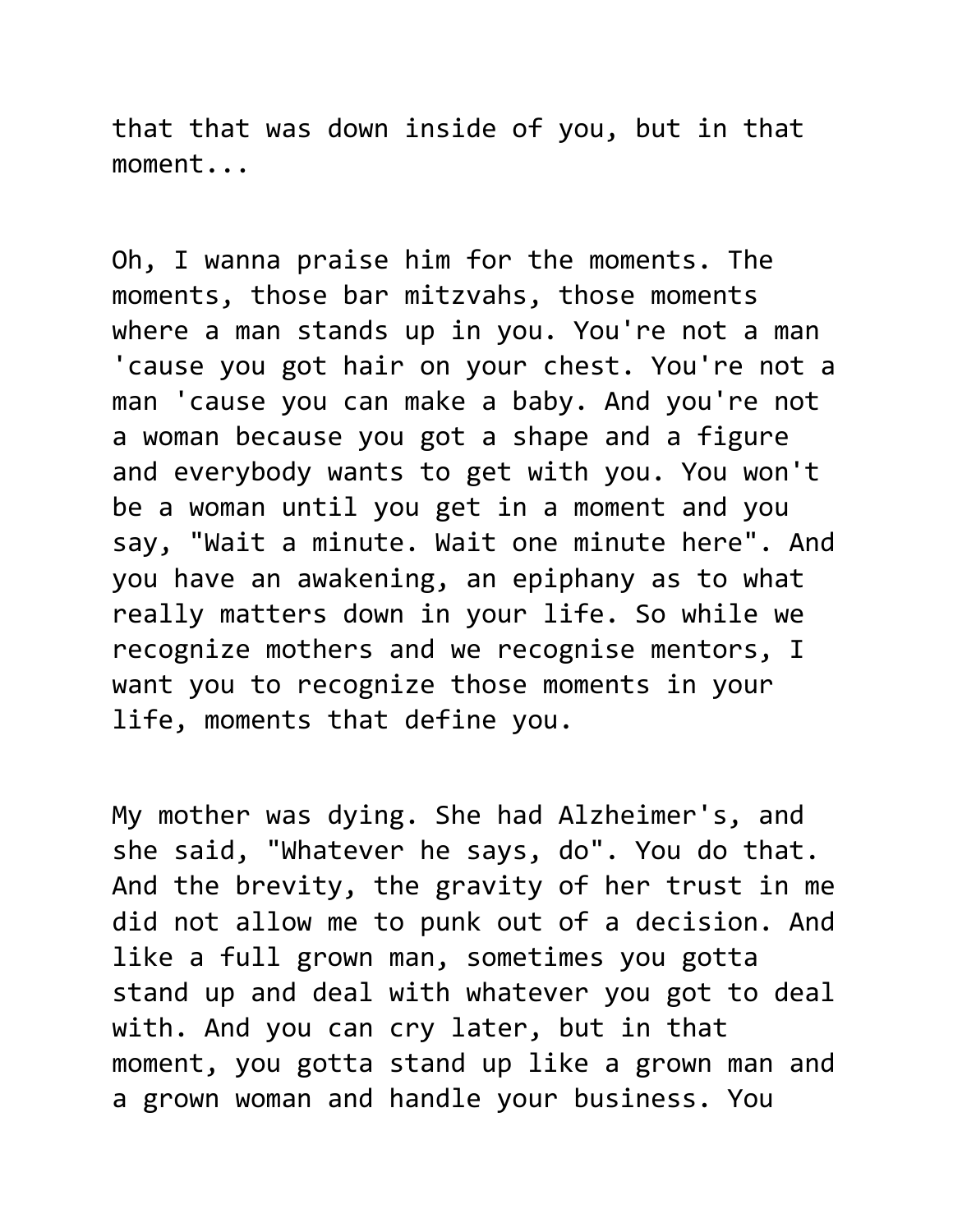ain't got no choice. The moment is upon you and you have no choice. If you can't think for yourself, who you gonna point to? Defining moments. Out of the chaos, and the smoke, and the confusion of being who you are, there comes a moment that defines you.

This is a prophetic word for somebody. I don't know who this is. You could have screwed up everything else, but if you get this moment right, you a grown man. Oh, you could've messed up all of your life, but if you'll get this moment right, you a grown woman. Nevermind what you did yesterday. You can't change what you did yesterday. You can only stand on what you're doing right now. This was Moses's defining moment. If he blew this moment, the whole story is gone. His whole purpose for being in the earth is predicated on how he handles this moment.

And Moses says, "Wait a minute. I am the boy you're beating". And he stands up in that moment. Have you ever stood up in a moment? Have you ever stood up in a moment? Have you ever had an awakening? And you've been thinkin' you was weak, and all of a sudden you had an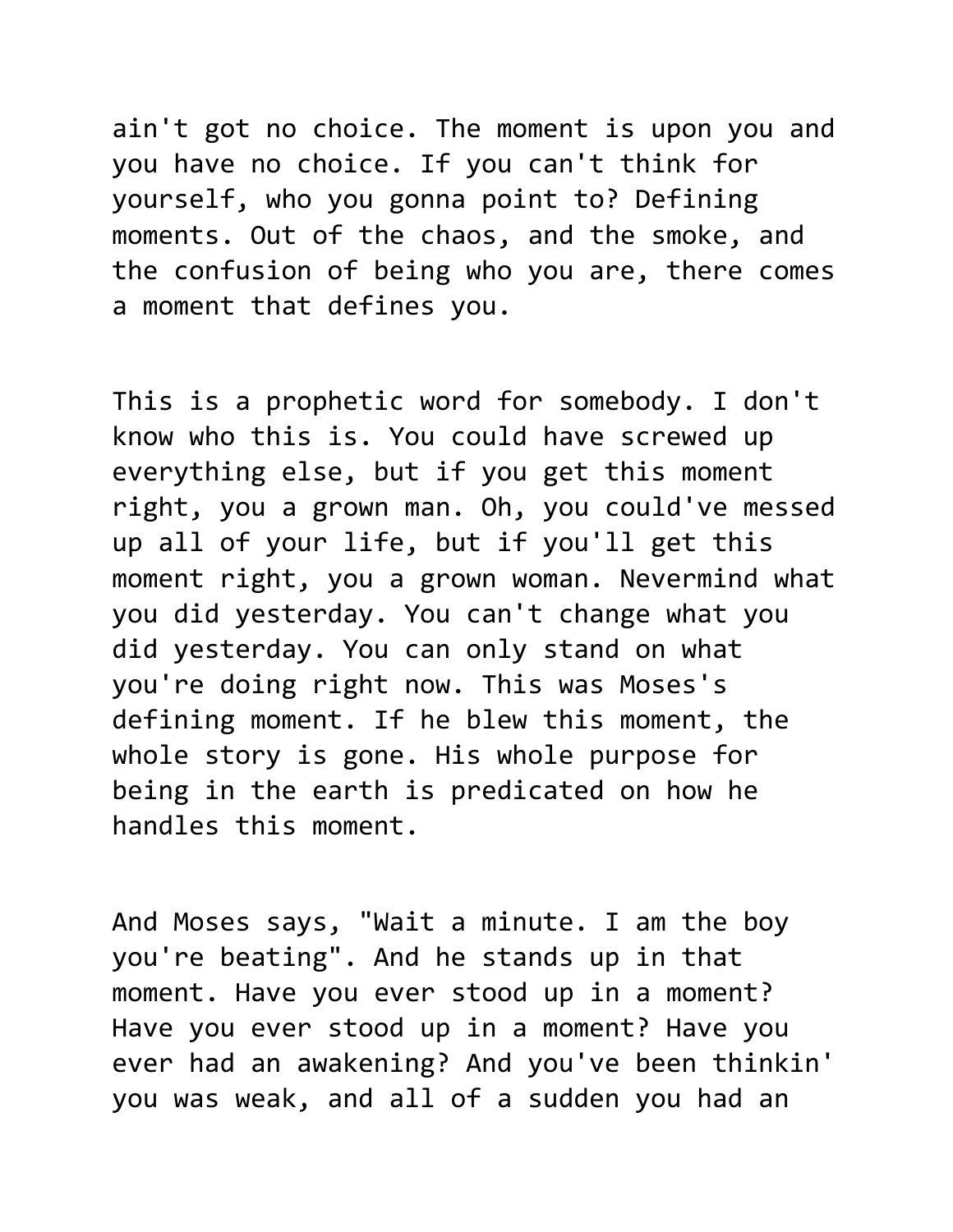awakening. And you said, "Wait a minute". Wait a minute! Don't you put your hands on me. Wait a minute. Wait, wait, wait, wait, wait, wait, wait, wait, wait, you can't talk to me just any kinda way. I don't care what I did, you can't... Have you ever had a moment? I said have you ever had a moment? Have you ever had a moment where you decided, "Wait a minute, I got to take care of this child. I'm a grown woman. I got to do what I gotta do. I gotta make things happen"?

Have you ever had a moment that drew somethin' out of you that you didn't even know was in you? I wanna speak to every person in this room who's having a moment, a tough moment, a difficult situation, a complicated circumstance. I want to speak to every person who wonders, "Are you big enough to handle what's been thrown on you"? I'm telling you, this moment, it's going to draw out of you stuff you didn't even know you had. I want to speak to every person who's dealing with a situation that you feel surrounded, and scared, and nervous, and everything is on the line, and you could lose it all. And you're dealing with a moment that is pulling out of you stuff you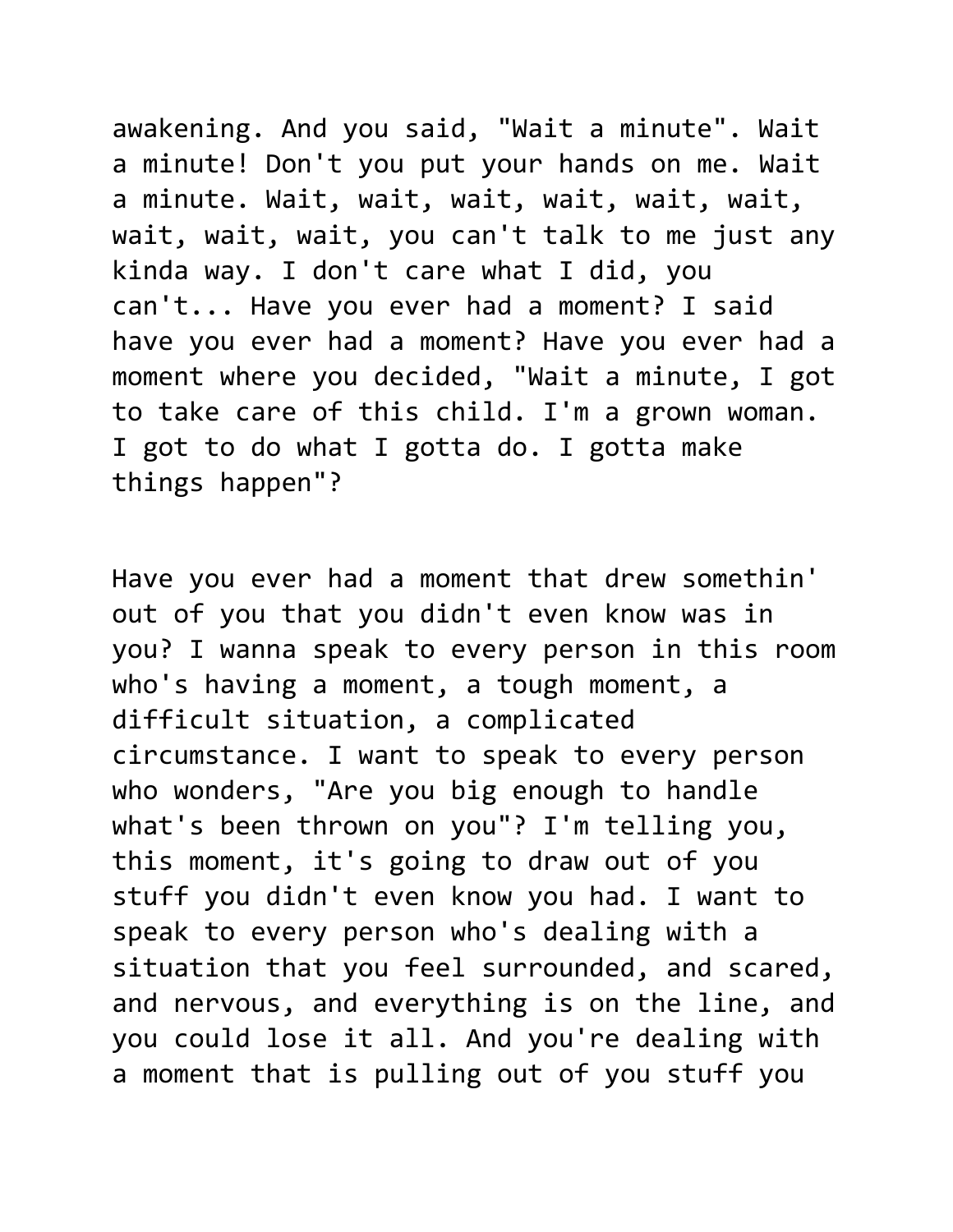didn't know you had. Because God knows what kind of situation to put you in to bring you to yourself.

So everything you didn't get from your mama and everything you didn't get from your mentor, you will get from this moment. This is your moment. This is your time. This is your moment. Baby, it's your time. I don't care how old you are. This is your moment. I am sick of my generation. I'm sick of us talking about how old we are. I'm sick of us giving up on our dreams and our vision. I'm sick of it. I'm sick of it. I'm sick of it. I'm sick of it. Sometimes it takes you a long time to have a moment. You don't have a moment just because you want to have a moment. Sarah was an old woman before she had her moment. Her knees were wrinkled before she had her moment. You can't tell God when to bless you. Somebody holler, "This is my moment"! I may be 65, but this is my moment. I may be 72, but this is my moment. I may be 51, but this is my moment. I may be 28, but this is... thirty seconds of crazy praise from people who are having a moment.

For More **TD Jakes Sermons** Visit the Links below:

## **Homepage: [TD Jakes Sermons](https://tdjakessermons.com/)**